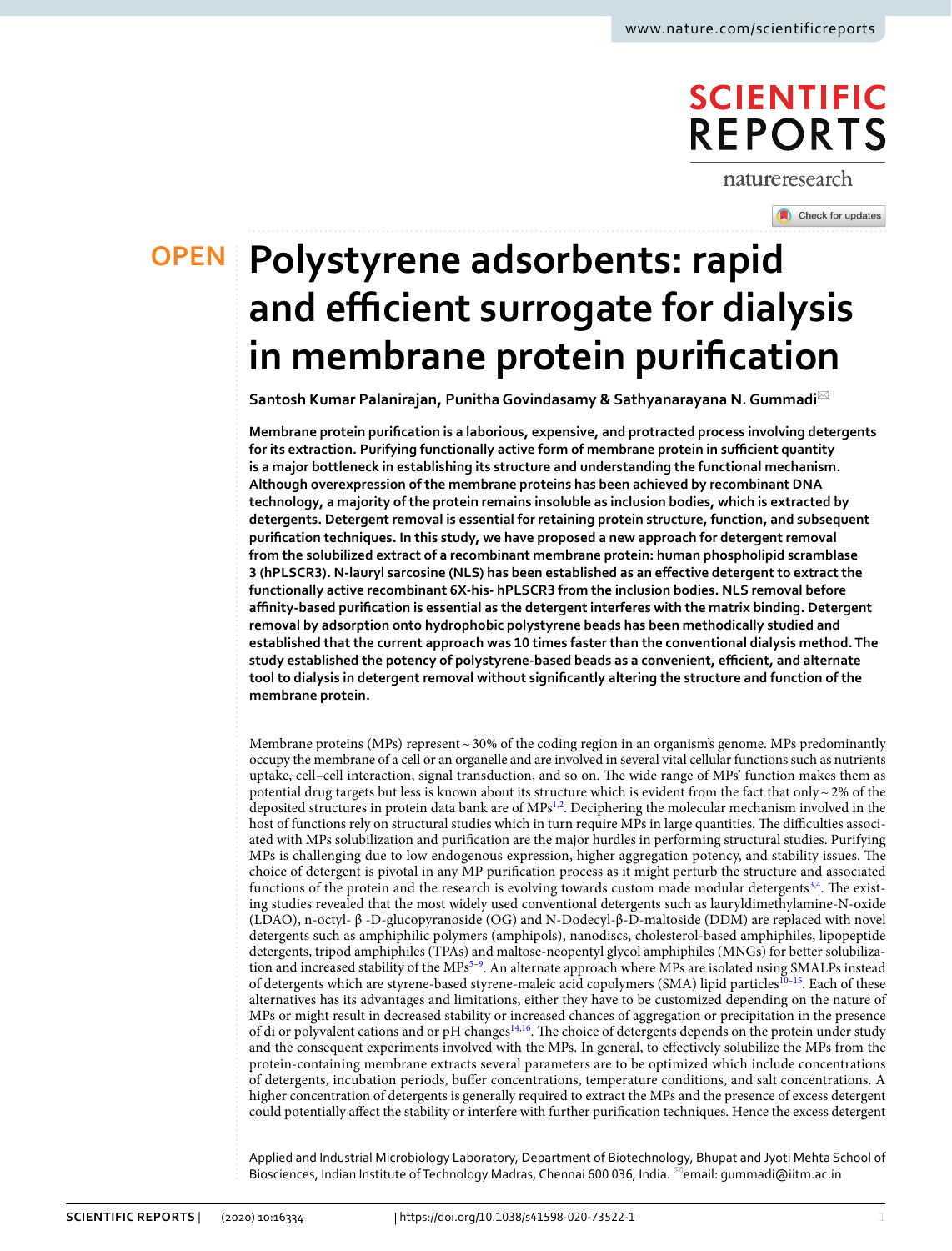is removed or replaced with an alternate detergent before subsequent purification<sup>[1](#page-7-0),[17](#page-7-10)</sup>. A complete exchange or removal of detergent is generally attained by using chromatographic supports, where extensive washing with appropriate buffers containing necessary detergent is vital or by dialysis, where the removal or exchange is done with appropriate buffers or by ultra-filtration using high molecular weight cut-off membranes. Detergent removal by chromatographic support or by ultra-filtration requires a higher volume of exchange buffer with a higher probability of aggregation of MPs and is extensively labor-intensive. Dialysis apart from higher volumes of buffer requirement is relatively a slow process whose efficiency depends on the critical micelle concentration  $(CMC)$  of the detergent<sup>[17](#page-7-10)</sup>.

In this study, we have used human phospholipid scramblases (hPLSCRs) as a model protein. hPLSCRs are a family of single-pass transmembrane proteins involved in phospholipids (PLs) translocation, cell prolifera-tion, tumor suppression, antiviral response, and apoptosis<sup>[18](#page-7-11)</sup>. Higher yields of pure protein could be facilitated by over-expressing the protein as a recombinant protein using the E. coli expression system. Overexpression of hPLSCRs (6 × Histidine Tag) in E. coli resulted in localization of hPLSCRs to inclusion bodies (IBs). From our previous studies, we have identified that N-Lauryl sarcosine (NLS), a mild anionic detergent improved the recovery of hPLSCR from IBs to 50% at a concentration of 0.3% in 4  $h^{19}$  $h^{19}$  $h^{19}$ . The NLS treated fraction is subjected to immobilized metal affinity chromatography (IMAC) where His tag binding to Ni–NTA matrix is affected in the presence of NLS. Therefore, NLS is currently exchanged with Brij-25 by conventional dialysis using 6 L buffer in a span of 36 h and is a major hiccup in the purification procedure. Detergent removal by polystyrene beads based hydrophobic adsorption has been rarely used in crystallization studies owing to faster or incomplete detergent removal or adsorption of protein on to beads<sup>[20](#page-7-13)</sup>. Mostly the polystyrene beads were effectively used for the removal of non-ionic detergents with low CMC values whereas the present work has been intended at investigating the optimal conditions for adsorption of NLS, anionic detergent with very high CMC value (14.57 mM) onto Bio-Beads SM2 (Bio-Rad Laboratories). The current study is focused on evaluating the efficacy of this strategy for the purification of membrane proteins as an alternate tool for conventional dialysis. Therefore to proceed further with the optimization, the recombinant  $6 \times His-hPLSCR3$  cloned in  $pET28a(+)$  is used and the insoluble inclu-sion bodies are separated and solubilized with 0.3% NLS as reported earlier<sup>[19,](#page-7-12)[21](#page-7-14)</sup>. The soluble fraction was added with the Bio-Beads SM2 for detergent removal while the fraction subjected to conventional dialysis served as the control experiment (Supplementary Fig. S-1).

## **Results**

**The adsorption capacity of Bio-Beads SM2.**  Figure [1](#page-2-0) represents the adsorptive capacity of beads. Figure [1a](#page-2-0) depicts the time course of detergent removal by various weights of beads from the solubilization buffer containing hPLSCR3 along with 0.3% NLS. It is evident from the results that there is an optimal detergentto-bead ratio beyond which the removal cannot be improved. The amount of NLS removed reached a plateau at about 60 min with different amounts of bio-beads and beyond which there was no further removal. The adsorbed detergents were leached out upon extending the incubation period beyond the plateau i.e., in case of 50 mg of beads addition, the amount of NLS slightly increased beyond 90 min of incubation which could be the result of very minimal desorption of the bound detergent from the beads to the solution. The adsorptive capacity of bio beads was estimated to be 0.02–0.03 mg of NLS/mg beads.

**Kinetics of detergent removal.**  The different amounts of beads were added in batches for complete removal of NLS from the protein solution and fresh beads were added at a regular interval of 60 min in respective amounts and the no of stages for complete removal was estimated (Fig. [1b](#page-2-0)). 10 batches of 25 mg beads were to be added in a span of 6 h for complete removal of NLS while 100 mg and 200 mg beads required only 3 batches. These results demonstrated the detergent adsorptive capacity of the Bio-Beads SM2 and also if the batch time was extended beyond 3 h, aggregation of protein molecules was higher, therefore to prevent aggregation, the NLS supernatant containing hPLSCR3 was diluted (1:1) with the buffer containing 0.025% Brij-25. The kinetics of NLS removal from the diluted protein solution between conventional dialysis and the beads based adsorption were analyzed and it was estimated that beads were able to completely remove NLS at a  $\sim$  tenfold higher rate than conventional dialysis (Fig. [1c](#page-2-0)).

**Purification of hPLSCR3.** As evident from the Supplementary Figs. S-2 and S-3, the overexpressed hPLSCR3 was localized in the insoluble inclusion bodies (lane 3) which was recovered by NLS treatment (lane 5). After detergent removal from the NLS supernatant fraction by the Bio-Beads and dialysis approach (lane 6 of Supplementary Figs. S-2 and S-3 respectively), there was no significant loss of the target protein (Table [1](#page-2-1)). The recombinant hPLSCR3 was purified to homogeneity from NLS supernatant by  $Ni<sup>2+</sup>-NTA$  matrix-based immobilized metal affinity chromatography (lane 9 of Supplementary Figs. S-2 and S-3). It was evident from lane 1 of Fig. [2](#page-3-0)a,b that the target protein was tightly bound to the Ni<sup>2+</sup>–NTA resin and did not elute out in the flow-through fraction. The results implied that the anionic detergent, NLS was completely removed by the Bio-Beads approach similar to that of dialysis which otherwise would have impaired the binding of recombinant hPLSCR3 to the Ni<sup>2+</sup>–NTA matrix. Figure [2a](#page-3-0),b revealed that the bound recombinant hPLSCR3 was obtained in the final elutes (lanes  $3-9$ ) of the Ni<sup>2+</sup>–NTA column as a homogenous protein. The amount of protein was estimated by the BCA assay method which revealed that there was no loss in the amount of protein before and after NLS removal by both the approaches as shown in Table [1.](#page-2-1) The estimated amount of purified hPLSCR3 (~ 7.8 mg) suggested that there was no significant difference in the yield of the target protein between dialysis and Bio-Beads based approach.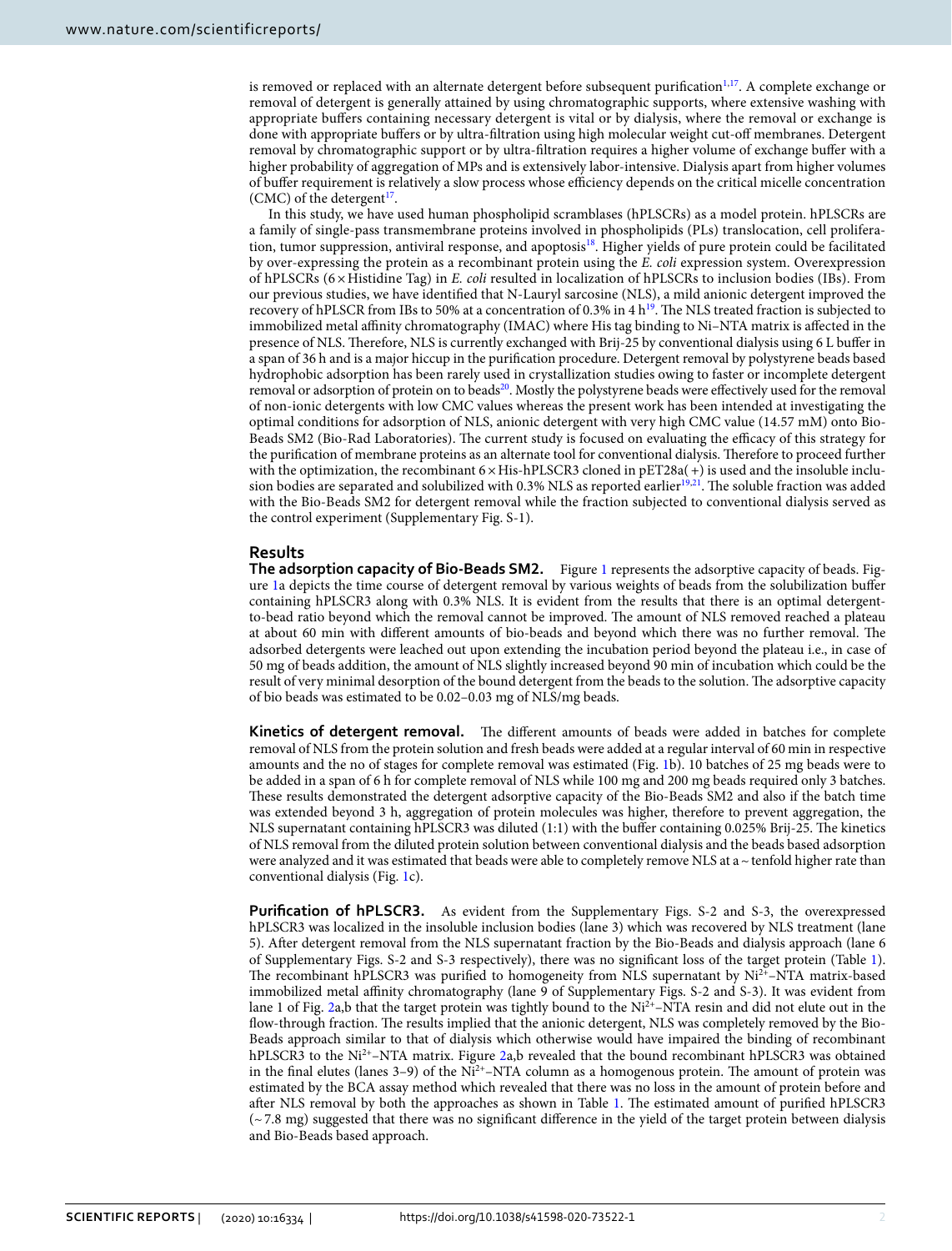

<span id="page-2-0"></span>**Figure 1.** The adsorption capacity of Bio-Beads SM2 for N-Lauryl Sarcosine (NLS). Aliquots of 1 ml of 0.3% NLS solution were treated with 25 mg, 50 mg, 100 mg, and 200 mg of Bio-Beads SM2. The beads were continuously stirred and aliquots from the supernatant were removed at specific time intervals for the determination of the amount of NLS. (**a**) Time course of NLS removal by different amounts of initial beads. (**b**) The number of stages/ batches of beads addition required for the complete removal of NLS. (**c**) Comparison of NLS removal kinetics between dialysis and Bio-Beads SM2. Arrows indicate the time points of buffer change.

|                                                                                       | Amount of protein (mg) |                      |
|---------------------------------------------------------------------------------------|------------------------|----------------------|
| <b>Stages of purification</b>                                                         | <b>Dialysis</b>        | <b>Bio-beads SM2</b> |
| NLS supernatant (soluble fraction obtained after 0.3% NLS treatment for 4 h at 16 °C) | $22.80 \pm 3.5$        |                      |
| Soluble fraction after NLS removal                                                    | $21.13 + 2.5$          | $20.37 + 2.3$        |
| Purified hPLSCR3 (eluted after Ni <sup>2+</sup> -NTA chromatography)                  | $7.70 + 1.4$           | $7.80 + 0.3$         |

<span id="page-2-1"></span>**Table 1.** Recovery and purification of human phospholipid scramblase 3 (hPLSCR3) from inclusion bodies (IBs) of E. coli Rosetta (DE3).

**Intrinsic tryptophan Fluorescence.**  The structural integrity of the purified hPLSCR3 after NLS removal by Bio-Beads was analyzed and compared against the hPLSCR3 obtained after NLS removal by dialysis. The intrinsic tryptophan fluorescence spectra of the protein fractions were measured by exciting the protein samples at 295 nm and the emission spectra were observed between 300 and 500 nm. Figure [3a](#page-3-1), revealed that the intrinsic tryptophan fluorescence of the recombinant hPLSCR3 after refolding from the insoluble fraction remained intact and was not perturbed during the NLS removal procedure by beads. The fluorescence maxima for intrinsic tryptophan residues usually fall around 340 nm for properly folded proteins. The hPLSCR3 fraction after NLS treatment and the purified hPLSCR3 obtained after NLS removal by dialysis and beads (Fig. [3](#page-3-1)a) was around 340 nm implying the hydrophobic tryptophan residues were properly buried and the protein was properly folded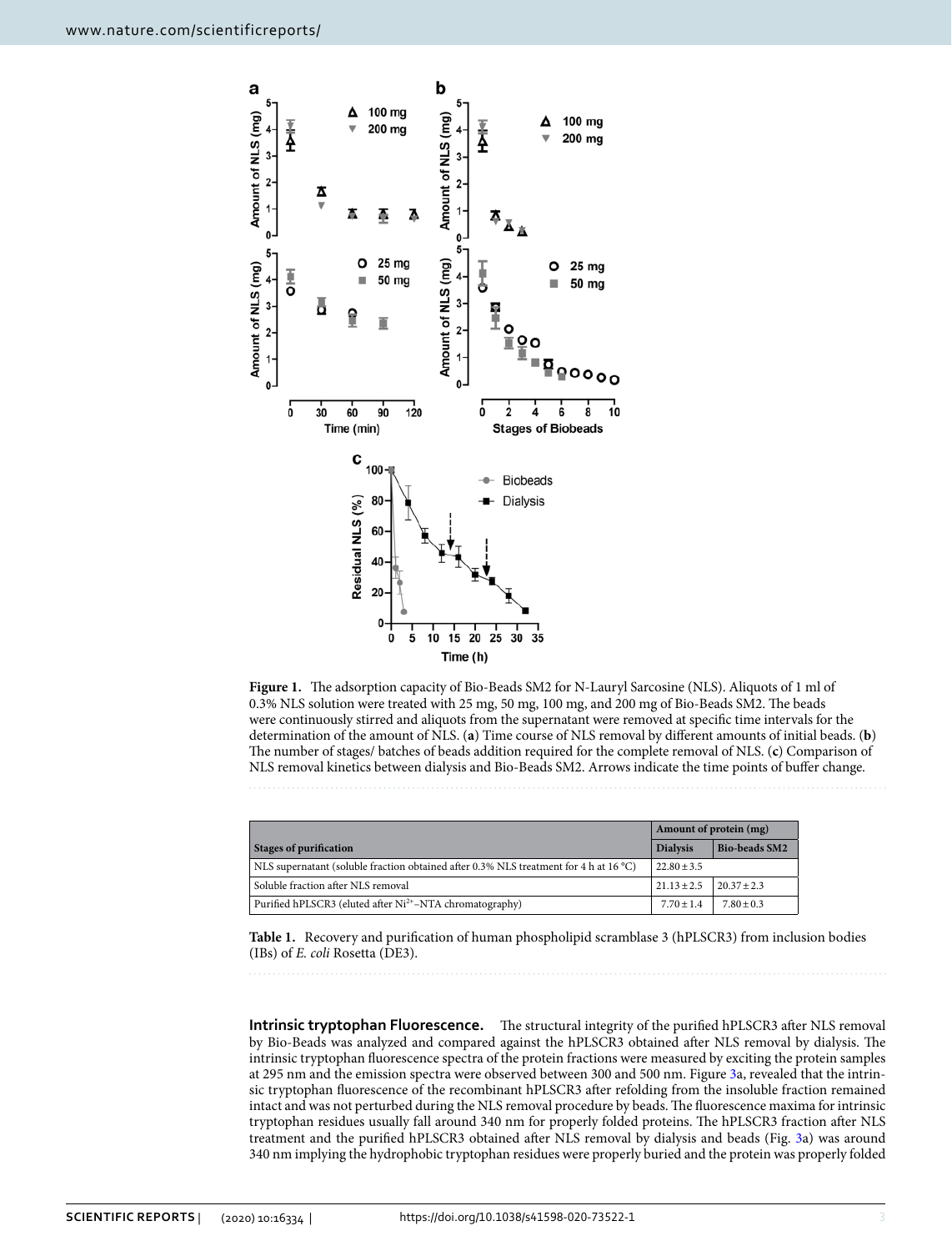

<span id="page-3-0"></span>**Figure 2.** Purification of recombinant WT-hPLSCR3. (**a**) Ni–NTA purification of 6X His Tag WT-hPLSCR3 obtained after NLS removal by using Bio-Beads, Lane M-Marker, Lane 1—flow-through (after Ni–NTA binding), Lane 2—wash with 50 mM imidazole from Ni–NTA column, Lanes 3–9—purified WT-hPLSCR3 (elution with 250 mM Imidazole from Ni–NTA column). (**b**) Ni–NTA purification of 6X His Tag WT-hPLSCR3 obtained after NLS removal by dialysis, Lane M-Marker, Lane 1—flow-through (after Ni–NTA binding), Lane 2—wash with 50 mM imidazole from Ni–NTA column, Lanes 3–9—purified WT-hPLSCR3 (elution with 250 mM Imidazole from Ni–NTA column).



<span id="page-3-1"></span>**Figure 3.** Secondary structural studies of recombinant WT-hPLSCR3. A comparison between hPLSCR3 obtained from dialysis and Bio-Beads SM2 based detergent removal. (**a**) Intrinsic tryptophan fluorescence studies of recombinant WT-hPLSCR3. Intrinsic fluorescence of the inclusion bodies, supernatant fraction obtained from IBs solubilized in 0.3% NLS, purified hPLSCR3 obtained after detergent removal by dialysis and by using bio-beads. (**b**) Far-UV CD spectra of recombinant WT-hPLSCR3. The supernatant fraction obtained from IBs solubilized in 0.3% NLS, purified hPLSCR3 obtained after detergent removal by dialysis, and by using bio-beads.

while that of the insoluble fraction showed a redshift which could be the outcome of exposed tryptophan residues of the disordered proteins dominantly present in the inclusion bodies.

**Secondary structural studies.**  The secondary structure of the protein fractions was analyzed by far UV CD spectroscopy where the spectra of the sample were recorded between 200 and 250 nm. It was observed from Fig. [3](#page-3-1)b that the spectra for NLS supernatant fraction showed two distinct minima at 208 nm and 222 nm. The general characteristic spectra for proteins containing larger proportions of α-helical structure retain two distinct negative minima around 208 nm and 222 nm. The spectra of purified hPLSCR3 obtained after NLS removal by using Bio-Beads and dialysis showed two distinct minima at 208 nm and 222 nm with slightly reduced intensities compared to that of the NLS supernatant fraction. The results implied that the purified protein in both the cases retained its characteristic α-helical secondary structure implying that the beads based detergent removal did not alter or perturb the secondary structure of the target protein.

**Functional assay.**  The functional activity of the protein fractions was estimated by the scramblase assay. A detailed scheme explaining the assay principle is provided in the Supplementary Fig. S-4. Briefly, sodium dithionite induced loss of fluorescence of NBD-conjugated lipids in the outer leaflet of artificial liposomes due to bleaching of the fluorophore is monitored with time. Scrambling of NBD-PL is represented by traces of proteoliposomes in the presence or absence of Ca2+. Our previous studies established that proteoliposomes reconstituted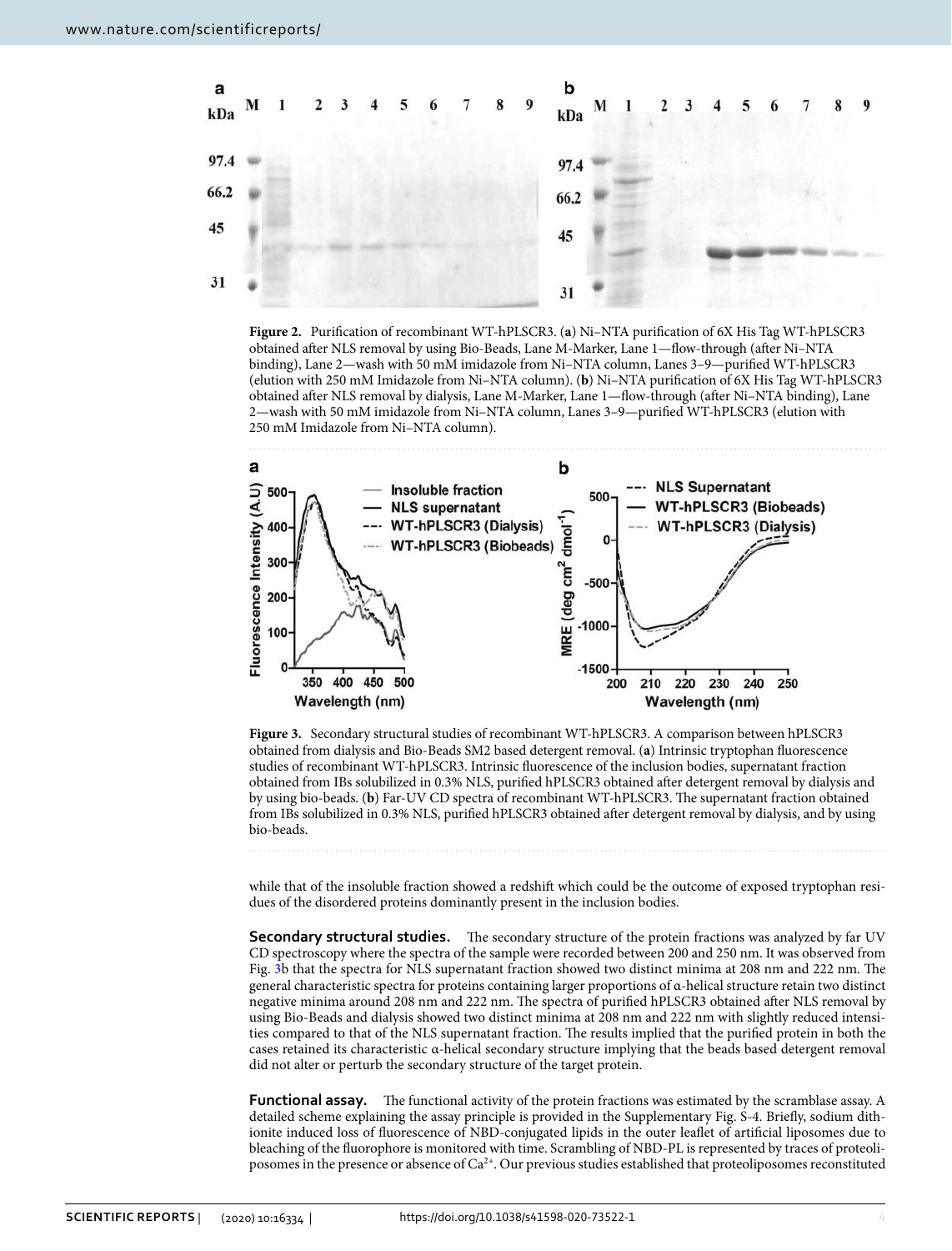

<span id="page-4-0"></span>of NBD labeled PE and the plots represent the loss of fluorescence after dithionite (quencher) addition against time. Scramblase activity as a measure of NBD-PL sequestered. Representative plots for scramblase activity using outside labeled proteoliposomes reconstituted with (**a**) Supernatant fraction obtained from IBs solubilized in 0.3% NLS, (**b**) NLS supernatant after detergent removal by bio-beads, purified WT-hPLSCR3 obtained after detergent removal (**c**) by dialysis and (**d**) by using bio-beads. (**e**) Scramblase activity using proteoliposomes reconstituted with WT-hPLSCR3. Bar graphs representing the % of respective NBD-PE sequestered inside.

with active hPLSCR3 in the presence of Ca<sup>2+</sup> facilitated translocation of the NBD-PE from outer leaflet to inner leaflet whereas, in the presence of EDTA, translocation was lacking. From the current structural studies, it was evident that the protein was structurally intact in the NLS supernatant as well as the purified fraction. Therefore, the hPLSCR3 containing protein fractions including the NLS supernatant, the detergent removed protein fraction (Bio-Beads), and the purified hPLSCR3 were reconstituted individually into different proteoliposomes of ~ 100–125 nm size (Supplementary Fig. S-5) labeled with NBD-PE. The hPLSCR3 was functionally active in all the fractions and was able to translocate PLs which is evident from Fig. [4](#page-4-0)a–d. The hPLSCR3 purified by this novel method was able to translocate ~ 10% of NBD labeled PE from the outer leaflet to the inner leaflet of the PL bilayer which is on par with the conventional purification (Fig. [4e](#page-4-0)). The functional assay with the direct reconstitution of hPLSCR3 containing NLS supernatant and the protein fraction after detergent removal by Bio-Beads showed that the recombinant hPLSCR3 was able to translocate ~ 9–10% of the NBD-PE similar to that of purified hPLSCR3 (Fig. [4](#page-4-0)e). The results advocate that the inclusion bodies also contain functionally active scramblase and if recovered efficiently and in sufficient amounts avoiding harsh chaotropic agents could be effectively used for further downstream processes and functional studies without the necessity of refolding.

#### **Discussion**

Dialysis requires a minimum of 6 L buffer containing 0.025% Brij-25 for detergent exchange while beads based adsorption uses a minimal volume of buffer at a lesser time. Buffer change was done for every ~ 12 h when the NLS amount reaches equilibrium. We have shown from the course of our studies that the batch procedure for removing NLS from hPLSCR3 using Bio-Beads SM2 as a detergent removing agent provided a reproducible and faster way of complete NLS removal. The rapid removal of detergent is a mandate for highly unstable protein such as hPLSCR3 as the protein is highly unstable and prone for aggregation. A minimal decrease in the time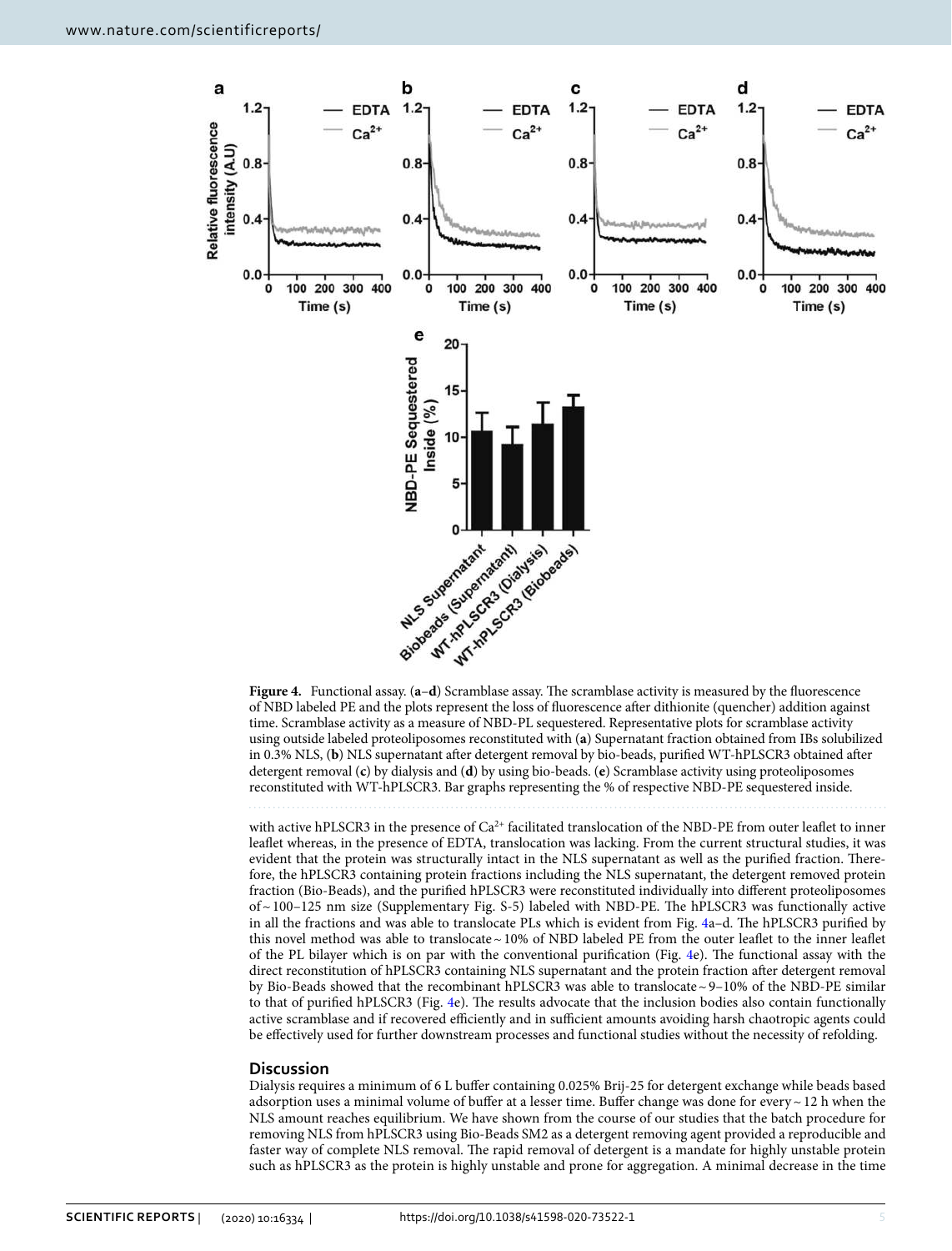required for purification might play a larger role in executing further downstream processes and studies with the protein. Further, NLS adsorption by beads in batch mode did not show loss of protein by adsorption or aggregation within the accuracy of protein estimation. Based on our results we conclude that the polystyrene-based Bio-Beads SM2 could be effectively used for complete and rapid removal of detergent in a membrane protein purification process. The approach will be an effective, cheaper, less laborious, and rapid method for detergent separation in membrane protein purification.

## **Methods**

**Overexpression of hPLSCR3.**  $pET-28$  a(+) plasmid containing WT-hPLSCR3 was transformed into E. coli Rosetta (DE3) strain. The transformed cells were grown in Luria Bertani broth (LB) containing kanamycin (50 mg l−1) and chloramphenicol (35 mg l−1) at 37 °C, 180 rpm. The cells were induced with 0.3 mM IPTG (Iso-Propyl Thio Galactopyranoside) after the A<sub>600 nm</sub> reaches 0.6–0.8 and grown for 6 h post-induction. T7 promoter was induced by the addition of IPTG and resulted in overexpression of (His6)-hPLSCR3 (6×Histidine tag) in E. coli Rosetta (DE3) strain.

**Purification of hPLSCR3.** The grown cells were then collected by centrifugation at 4 °C and 8500×g for 5 min. 1 g of The harvested cells were resuspended in buffer A containing 20 mM Tris–HCl, pH 7.4, 200 mM sodium chloride (NaCl) and to which 1 mM ethylenediaminetetraacetate (EDTA), 1 mM dithiothreitol (DTT) and 1 mM phenylmethylsulfonyl fluoride (PMSF) was added freshly before lysis (Lysis Buffer). For 1 g of harvested cells, 10 ml of lysis buffer was used. Cell lysis was carried out by probe sonication for 4 min with 4 s on/4 s off cycle at 30% amplitude. The lysate containing cells was then subjected to centrifugation at 4 °C and 13,000 xg for 30 min. The collected supernatant was labeled as soluble fraction while the pellet was labeled as an insoluble fraction, which had the inclusion bodies (IBs). The collected protein fractions were analyzed on 12% sodium dodecyl sulfate–polyacrylamide gel (SDS-PAGE) to trace the localization of overexpressed protein $^{21}$  $^{21}$  $^{21}$ .

**Solubilization of Inclusion Bodies (IBs).** The IBs in the insoluble fraction was separated as described above and was resuspended in 10 ml buffer A (20 mM Tris–HCl, 200 mM NaCl- pH 7.4). The insoluble fraction was added with 0.3% N-Lauryl Sarcosine (NLS). The resuspended solution was agitated at 16 °C, 110 rpm for 4 h[19](#page-7-12). Post incubation the resuspended solution was subjected to centrifugation at for 30 min at 13,000×g and 4 °C. The supernatant fraction was collected and labeled as NLS supernatant. The NLS was slowly removed and replaced with 0.025% (w/v) Brij-35 (buffer B) from NLS supernatant by step-wise dialysis using a 10-kDa cutoff membrane. NLS was completely removed within a duration of 36 h with a buffer change of 2 L buffer B for every 12  $h^{21,22}$  $h^{21,22}$  $h^{21,22}$  $h^{21,22}$ .

Briefly, the insoluble inclusion bodies containing the recombinant hPLSCR3 were solubilized in a buffer A containing 0.3% NLS. The soluble fraction obtained after detergent solubilization was subjected to dialysis for detergent exchange (control experiment)<sup>[21](#page-7-14)</sup>. Alternately polystyrene beads commercially called as Bio-Beads SM2 (Bio-Rad Laboratories, USA) was added to remove the detergent for further purification[23](#page-7-16). NLS interferes with Ni–NTA binding and has to be removed before further process.

**Estimation of NLS.** NLS was estimated by measuring the absorbance at 215 nm using UV-spectrophotom-eter (Shimadzu)<sup>[22](#page-7-15),[24](#page-7-17)</sup>. A stock solution of NLS was prepared in buffer A and a standard graph was established with the observed absorbance values.

**Washing of Bio-Beads SM2.**  The polystyrene beads were thoroughly rinsed twice with methanol. After methanol, the beads were rinsed completely with deionized water and then with the buffer and the dry beads were discarded. In each washing step 1 g of beads were suspended in 25 ml of the respective solution and continuously stirred for 15 min at 25 °C. After washing wet beads were stored at 4 °C.

**Detergent adsorption by bio-beads.**  The beads after buffer wash were weighed and mixed to the protein solutions containing the detergent (NLS). The samples were subjected to gentle rotary spinning at 4 °C and aliquots were removed at regular time intervals to estimate the amount of detergent and protein present in the solution. The beads rapidly sediment in the absence of stirring as they are denser, thus facilitating the removal of supernatant from the mixture. Once the beads were saturated with the detergent i.e. beyond which the amount of detergent in the solution did not decrease, the supernatant was removed and added to another tube containing fresh beads. This is defined as one stage/batch. The adsorptive property of the beads allowed control over the detergent removal rate. The rate of detergent removal was lowered by adding small successive portions of beads instead of adding the entire amount of beads required for the complete removal of detergent all at once thereby preventing the aggregation of the membrane protein. The sudden removal of detergent resulted in protein solution turning viscous due to aggregation of protein and the protein could not be further purified. In the case of a protein solution of higher concentration or protein having higher aggregation potency or highly unstable protein solutions, it is better to dilute the solution before detergent removal by bio-beads.

**Purification of hPLSCR3.** The Ni–NTA resin packed in a chromatography column was equilibrated with buffer B and the NLS removed protein solution was mixed with the resin for 4 h at 4 °C with continuous spinning at 10 rpm. After collecting the flow-through from the column, the Ni–NTA resin was sequentially washed with the Buffer B containing 20 mM and 50 mM imidazole to remove unbound proteins. The final elution of the bound target protein was done with Buffer B containing 250 mM imidazole. The eluted fraction containing tar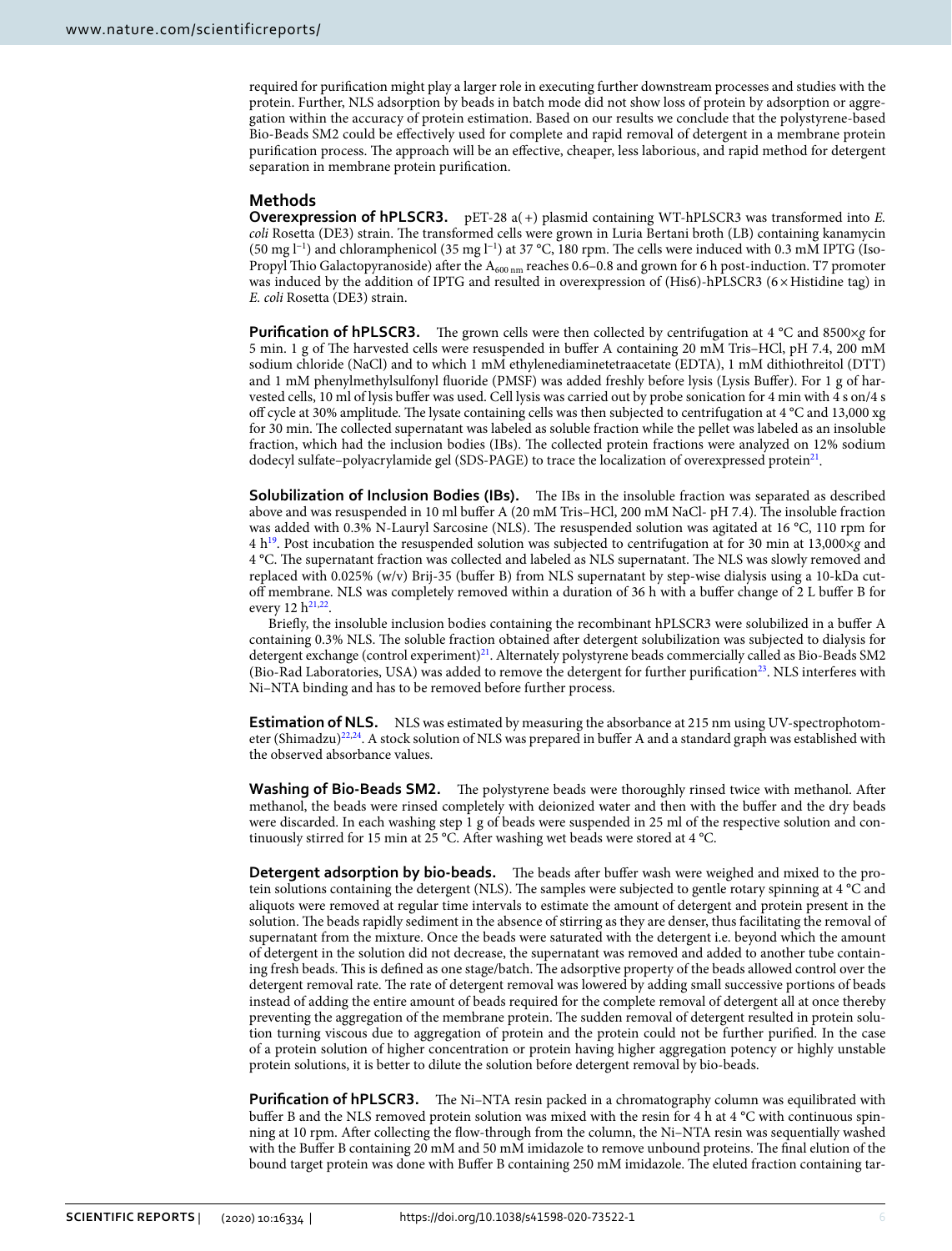get proteins were stripped of imidazole and metal-ions by dialyzing against buffer B, prepared from chelex-100 resin-treated water. The eluted fractions were analyzed using 12% SDS-PAGE.

**Protein estimation.** The amount of protein was estimated by the bicinchoninic acid assay (BCA assay) method using bovine serum albumin (BSA) as standard<sup>[21](#page-7-14)</sup>.

**Scramblase assay.** Liposome preparation. Liposomes were prepared as previously described<sup>[25,](#page-7-18)[26](#page-7-19)</sup>. Briefly, Egg phosphatidylcholine (PC) and phosphatidylserine (PS) (Sigma Aldrich) were taken such that 4.5 μmol of total PLs were comprised of 90% Egg PC and 10% brain PS. The lipid mixture was dried under  $\mathrm{N}_2$  and dissolved in reconstitution buffer containing 10 mM HEPES/NaOH (hydroxyethyl-1-piperazine ethanesulfonic acid/sodium hydroxide), pH 7.5, 100 mM NaCl, and 1% (w/v) Triton X-100. The detergent (Triton X-100) was slowly removed by Bio beads with 3 changes of 200 mg Bio-Beads SM2 (Bio-Rad) per ml of liposomes and incubated at 4 °C for 16 h with gentle rotation. The protein fraction was reconstituted into liposomes for functional assay and is termed proteoliposomes which were prepared similar to that of liposomes. To the dissolved lipid mixture, 100 µg of recombinant hPLSCR3 was added after the solubilization step and then detergent was slowly removed by Bio-Beads<sup>[19](#page-7-12)[,21,](#page-7-14)[22](#page-7-15)</sup>.

Outside labeling. The beads were allowed to settle and then the supernatant fractions containing the liposomes and proteoliposomes were collected by centrifugation for 45 min at 230,000×g and 4 °C. (MLA130 rotor, Beckman Coulter ultracentrifuge, USA). The supernatant was discarded and the pellet fraction containing collected vesicles was dissolved in the assay buffer (10 mM HEPES/NaOH, pH 7.5, and 100 mM NaCl) and the centrifugation was repeated with the conditions mentioned above. The washing of the collected vesicles by centrifugation was repeated twice after the initial collection. The washed liposomes and proteoliposomes were extruded through a 100 nm polycarbonate membrane filter pre-equilibrated with the assay buffer to obtain uniform sized unilamellar vesicles. The extruded liposomes and proteoliposomes were then incubated at 37 °C for 5 min with 0.3 mol % of NBD − PE (7-nitrobenz-2-oxa-1,3-diazol-4-yl-phosphatidylethanolamine) (Avanti Polar Lipids, USA). The labeled liposomes and proteoliposomes were then collected and washed twice with assay buffer by centrifugation as described above. The labeled liposomes and proteoliposomes collected from the previous step were resuspended in 1 ml of assay buffer and were divided into two equal fractions. The divided fractions were incubated either in the presence of 3 mM EDTA or 3 mM  $Ca^{2+}$  at 37 °C for 4  $h^{19,21}$  $h^{19,21}$  $h^{19,21}$  $h^{19,21}$ .

Scramblase assay. Post-incubation the labeled liposomes or proteoliposomes were diluted and transferred to stirred fluorescence cuvettes for fluorescence measurement. Precisely ~ 50-100 µL aliquots of the liposomes or proteoliposomes were diluted to 2.5 mL with the assay buffer and the fluorescence intensity was continuously recorded for 600 s at 25 °C with constant stirring using a fluorescence spectrophotometer (Perkin-Elmer LS-55(Waltham, Massachusetts, US). Fluorescence intensity was measured by exciting the sample at 470 nm and emission intensity was recorded at 532 nm with slit widths of 10 nm (excitation) and 10 nm (emission). The fluorescence intensity was recorded for an initial 200 s, and after which the freshly prepared 20 mM dithionite (in 1 M Tris Base pH- 11.6) was added to the sample and the fluorescence was monitored for an additional 400 s. The fluorescence intensity decreased after the addition of the membrane-impermeable quencher (dithionite), and the residual fluorescence was recorded.

The residual fluorescence values after dithionite addition were normalized with the average of the initial fluorescence values observed for each sample. The difference in the fluorescence intensity between the nonquenchable fluorescence observed in the presence of  $Ca<sup>2+</sup>$  and EDTA for each sample is attributed to the scramblase activity of the reconstituted protein fraction.

Scramblase activity was calculated as % NBD-PE translocated defined by.

## Scramblase activity =  $F_{Ca^{2+}} - F_{EDTA}$ ,

where  $F_{Ca}^{2+}$  and F<sub>EDTA</sub> are the non-quenchable relative fluorescence intensity in the presence of  $Ca^{2+}$  and EDTA respectively<sup>[19](#page-7-12),[21](#page-7-14)</sup>.

Far-UV CD studies. Far-UV CD spectra of the buffer and protein solution were recorded using Jasco J-810 spectropolarimeter (Easton, MD, USA). The spectra were recorded with 10 μM protein concentration at a wavelength range of 200–250 nm. The measurements were done in a 0.1 cm path length cuvette at a scanning speed of 10 nm per min with a set bandwidth of 2 nm at 25 °C in a thermostat cell holder. The buffer spectra recorded under similar conditions were was subtracted from the sample spectra<sup>[21](#page-7-14)</sup>.

Intrinsic tryptophan fluorescence. The intrinsic fluorescence spectra of the protein fractions were recorded in the fluorescence spectrophotometer (Perkin-Elmer LS-55). The fluorescence emission spectra were recorded by exciting the sample at 295 nm and the emission spectra were recorded between 300 and 500 nm. The measurements were carried out at 25 °C at a scanning speed of 100 nm per min, with the excitation and emission slit widths of 5 nm each.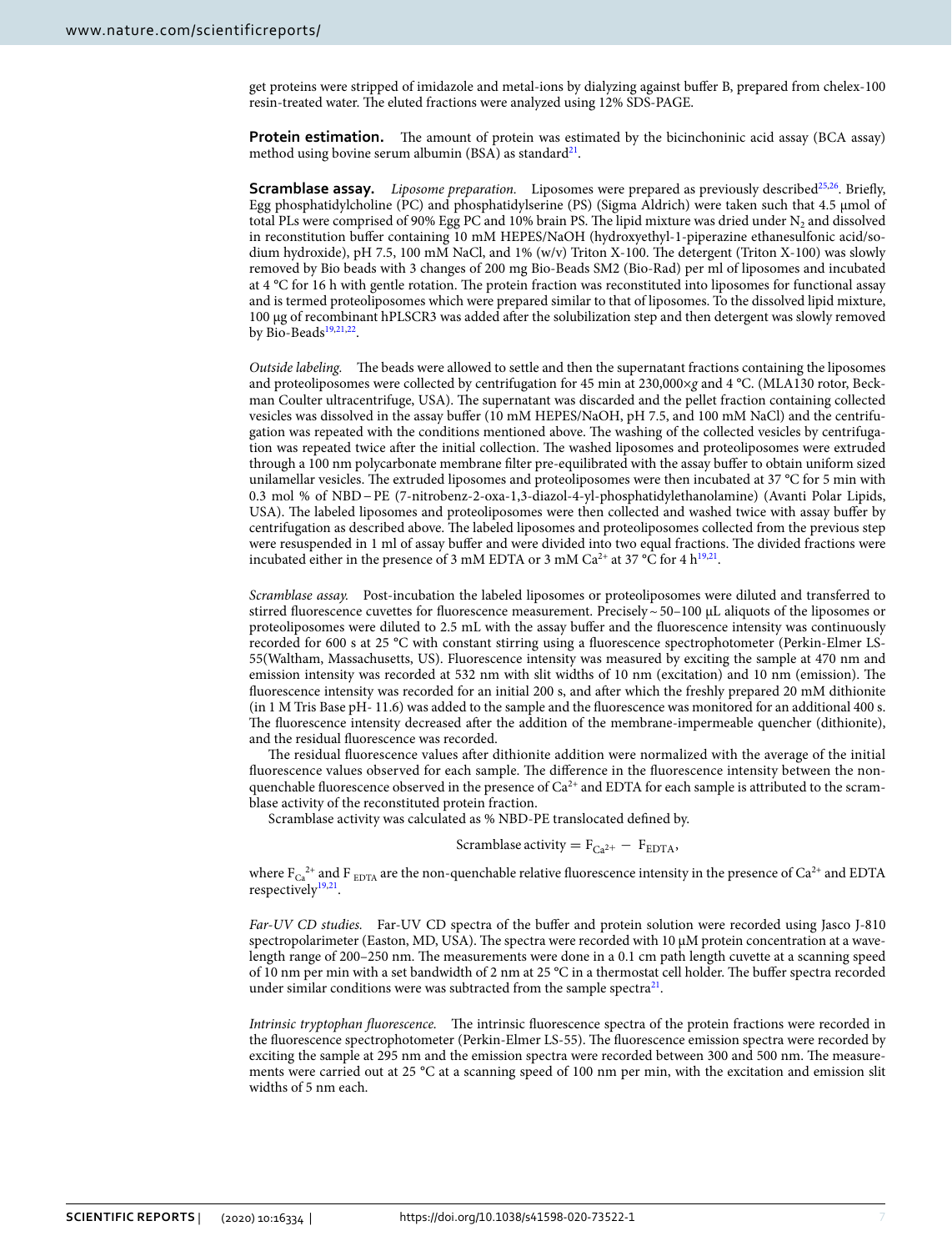Received: 28 February 2020; Accepted: 15 September 2020 Published online: 01 October 2020

### **References**

- <span id="page-7-0"></span> 1. Smith, S. M. Strategies for the purification of membrane proteins. In Protein Chromatography Vol. 681 (eds Walls, D. & Loughran, S. T.) 485–496 (Humana Press, Totowa, 2011).
- <span id="page-7-1"></span> 2. Errey, J. C. & Fiez-Vandal, C. Production of membrane proteins in industry: the example of GPCRs. Protein Expr. Purif. **169**, 105569 (2020).
- <span id="page-7-2"></span>3. Urner, L. H. et al. Modular detergents tailor the purification and structural analysis of membrane proteins including G-protein coupled receptors. Nat. Commun. **11**, 564 (2020).
- <span id="page-7-3"></span>4. Faugier, C. et al. Lactobionamide-based fluorinated detergent for functional and structural stabilization of membrane proteins. Methods [https ://doi.org/10.1016/j.ymeth .2020.02.005](https://doi.org/10.1016/j.ymeth.2020.02.005) (2020).
- <span id="page-7-4"></span> 5. Tribet, C., Audebert, R. & Popot, J.-L. Amphipols: polymers that keep membrane proteins soluble in aqueous solutions. Proc. Natl. Acad. Sci. **93**, 15047–15050 (1996).
- 6. Chae, P. S. et al. Maltose-neopentyl glycol (MNG) amphiphiles for solubilization, stabilization and crystallization of membrane proteins. Nat. Methods **7**, 1003–1008 (2010).
- 7. Chae, P. S. et al. Glucose-Neopentyl Glycol (GNG) amphiphiles for membrane protein study. Chem Commun **49**, 2287–2289 (2013). 8. McGregor, C.-L. et al. Lipopeptide detergents designed for the structural study of membrane proteins. Nat. Biotechnol. **21**, 171–176 (2003).
- <span id="page-7-5"></span>9. Rasmussen, S. G. F. et al. Crystal structure of the β2 adrenergic receptor–Gs protein complex. Nature **477**, 549–555 (2011).
- <span id="page-7-6"></span>10. Knowles, T. J. et al. Membrane proteins solubilized intact in lipid containing nanoparticles bounded by styrene maleic acid copolymer. J. Am. Chem. Soc. **131**, 7484–7485 (2009).
- 11. Swainsbury, D. J. K., Scheidelaar, S., van Grondelle, R., Killian, J. A. & Jones, M. R. Bacterial reaction centers purified with styrene maleic acid copolymer retain native membrane functional properties and display enhanced stability. Angew. Chem. Int. Ed. **53**, 11803–11807 (2014).
- 12. Jamshad, M. et al. G-protein coupled receptor solubilization and purification for biophysical analysis and functional studies, in the total absence of detergent. Biosci. Rep. **35**, e00188. [https ://doi.org/10.1042/BSR20 14017 1](https://doi.org/10.1042/BSR20140171) (2015).
- 13. Lee, S. C. et al. A method for detergent-free isolation of membrane proteins in their local lipid environment. Nat. Protoc. **11**, 1149–1162 (2016).
- <span id="page-7-8"></span>14. Dörr, J. M. et al. The styrene–maleic acid copolymer: a versatile tool in membrane research. Eur. Biophys. J. **45**, 3–21 (2016).
- <span id="page-7-7"></span> 15. Stroud, Z., Hall, S. C. L. & Dafforn, T. R. Purification of membrane proteins free from conventional detergents: SMA, new polymers, new opportunities and new insights. Methods **147**, 106–117 (2018).
- <span id="page-7-9"></span> 16. Fiori, M. C., Jiang, Y., Altenberg, G. A. & Liang, H. Polymer-encased nanodiscs with improved buffer compatibility. Sci. Rep. **7**, 7432 (2017).
- <span id="page-7-10"></span>17. Lin, S.-H. & Guidotti, G. Chapter 35 Purification of membrane proteins. in Methods in Enzymology vol. 463 (eds Burgess, R. R. & Deutscher, M. P.) 619–629 (Elsevier, Amsterdam, 2009).
- <span id="page-7-11"></span> 18. Sivagnanam, U., Palanirajan, S. K. & Gummadi, S. N. The role of human phospholipid scramblases in apoptosis: an overview. Biochim. Biophys. Acta BBA Mol. Cell Res. **1864**, 2261–2271 (2017).
- <span id="page-7-12"></span> 19. Palanirajan, S. K. & Gummadi, S. N. Rapid method for an enhanced recovery of biologically active human phospholipid scramblase1 from inclusion bodies. Anal. Biochem. **556**, 104–111 (2018).
- <span id="page-7-13"></span>20. Akiba, T. et al. Three-dimensional structure of bovine cytochrome bC1 complex by electron cryomicroscopy and helical image reconstruction. Nat. Struct. Mol. Biol. **3**, 553–561 (1996).
- <span id="page-7-14"></span> 21. Palanirajan, S. K., Sivagnanam, U., Murugan, S. & Gummadi, S. N. In vitro reconstitution and biochemical characterization of human phospholipid scramblase 3: phospholipid specificity and metal ion binding studies. Biol. Chem. **399**, 361–374 (2018).
- <span id="page-7-15"></span> 22. Francis, V. G., Majeed, M. A. & Gummadi, S. N. Recovery of functionally active recombinant human phospholipid scramblase 1 from inclusion bodies using N-lauroyl sarcosine. J. Ind. Microbiol. Biotechnol. **39**, 1041–1048 (2012).
- <span id="page-7-16"></span> 23. Rigaud, J.-L. et al. Bio-beads: an efficient strategy for two-dimensional crystallization of membrane proteins. J. Struct. Biol. **118**, 226–235 (1997).
- <span id="page-7-17"></span> 24. Burgess, R. R. Purification of overproduced Escherichia coli RNA polymerase sigma factors by solubilizing inclusion bodies and refolding from Sarkosyl. Methods Enzymol. **273**, 145–149 (1996).
- <span id="page-7-19"></span><span id="page-7-18"></span> 25. McIntyre, J. C. & Sleight, R. G. Fluorescence assay for phospholipid membrane asymmetry. Biochemistry **30**, 11819–11827 (1991). 26. Bassé, F., Stout, J. G., Sims, P. J. & Wiedmer, T. Isolation of an erythrocyte membrane protein that mediates Ca2+-dependent trans-
- bilayer movement of phospholipid. J. Biol. Chem. **271**, 17205–17210 (1996).

#### **Acknowledgements**

Authors acknowledge Indian Institute of Technology Madras for facilities. Authors acknowledge DST-FIST facility for CD spectroscopy. SKP wishes to thank the Ministry of Human Resource Development (MHRD), Government of India and Indian Institute of Technology Madras for fellowship.

### **Author contributions**

S.K.P. designed, conducted, and analyzed experiments and wrote the manuscript. P.G. conducted and analyzed experiments. S.N.G designed and analyzed the experiments and edited the manuscript.

#### **Funding**

This research did not receive any specific grant from funding agencies in the public, commercial, or not-forprofit sectors.

#### **Competing interests**

The authors declare no competing interests.

#### **Additional information**

**Supplementary information** is available for this paper at https://doi.org/10.1038/s41598-020-73522-1.

**Correspondence** and requests for materials should be addressed to S.N.G.

**Reprints and permissions information** is available at [www.nature.com/reprints.](www.nature.com/reprints)